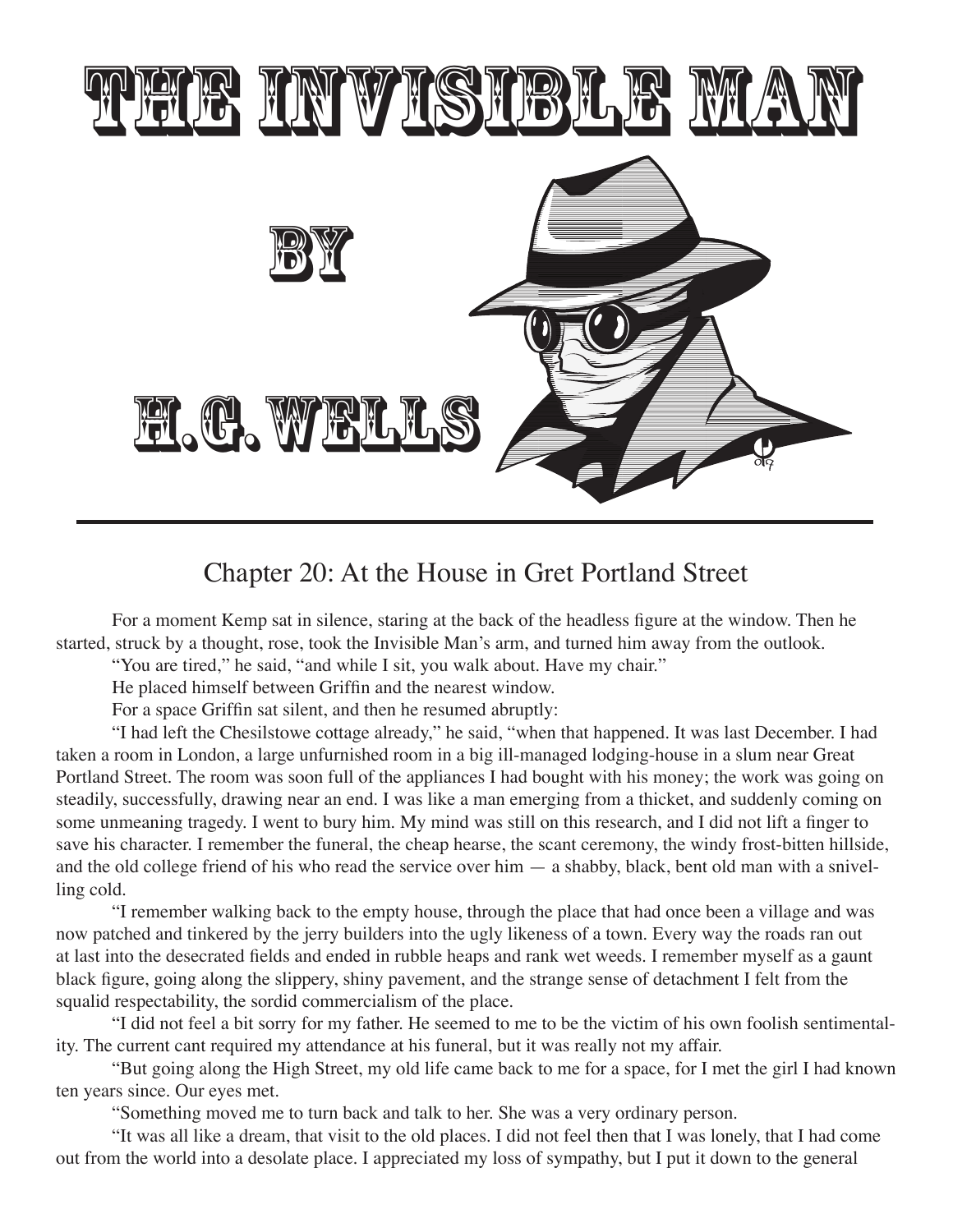inanity of things. Re-entering my room seemed like the recovery of reality. There were the things I knew and loved. There stood the apparatus, the experiments arranged and waiting. And now there was scarcely a difficulty left, beyond the planning of details.

 "I will tell you, Kemp, sooner or later, all the complicated processes. We need not go into that now. For the most part, saving certain gaps I chose to remember, they are written in cypher in those books that tramp has hidden. We must hunt him down. We must get those books again. But the essential phase was to place the transparent object whose refractive index was to be lowered between two radiating centres of a sort of ethereal vibration, of which I will tell you more fully later. No, not those Roentgen vibrations — I don't know that these others of mine have been described. Yet they are obvious enough. I needed two little dynamos, and these I worked with a cheap gas engine. My first experiment was with a bit of white wool fabric. It was the strangest thing in the world to see it in the flicker of the flashes soft and white, and then to watch it fade like a wreath of smoke and vanish.

 "I could scarcely believe I had done it. I put my hand into the emptiness, and there was the thing as solid as ever. I felt it awkwardly, and threw it on the floor. I had a little trouble finding it again.

 "And then came a curious experience. I heard a miaow behind me, and turning, saw a lean white cat, very dirty, on the cistern cover outside the window. A thought came into my head. 'Everything ready for you,' I said, and went to the window, opened it, and called softly. She came in, purring — the poor beast was starving — and I gave her some milk. All my food was in a cupboard in the corner of the room. After that she went smelling round the room, evidently with the idea of making herself at home. The invisible rag upset her a bit; you should have seen her spit at it! But I made her comfortable on the pillow of my truckle-bed. And I gave her butter to get her to wash."

"And you processed her?"

 "I processed her. But giving drugs to a cat is no joke, Kemp! And the process failed."

"Failed!"

"In two particulars. These were the claws and the pigment stuff, what is it?  $-$  at the back of the eye in a cat. You know?"

 "Tapetum."

 "Yes, the tapetum. It didn't go. After I'd given the stuff to bleach the blood and done certain other things to her, I gave the beast opium, and put her and the pillow she was sleeping on, on the apparatus. And after all the rest had faded and vanished, there remained two little ghosts of her eyes."

 "Odd!"

 "I can't explain it. She was bandaged and clamped, of course — so I had her safe; but she woke while she was still misty, and miaowed dismally, and someone came knocking. It was an old woman from downstairs, who suspected me of vivisecting — a drink-sodden old creature, with only a white cat to care for in all the world. I whipped out some chloroform, applied it, and answered the door. 'Did I hear a cat?' she asked. 'My cat?' 'Not here,'said I, very politely. She was a little doubtful and tried to peer past me into the room; strange enough to her no doubt — bare walls, uncurtained windows, truckle-bed, with the gas engine vibrating, and the seethe of the radiant points, and that faint ghastly stinging of chloroform in the air. She had to be satisfied at last and went away again."

 "How long did it take?" asked Kemp.

 "Three or four hours — the cat. The bones and sinews and the fat were the last to go, and the tips of the coloured hairs. And, as I say, the back part of the eye, tough, iridescent stuff it is, wouldn't go at all.

 "It was night outside long before the business was over, and nothing was to be seen but the dim eyes and the claws. I stopped the gas engine, felt for and stroked the beast, which was still insensible, and then, being tired, left it sleeping on the invisible pillow and went to bed. I found it hard to sleep. I lay awake thinking weak aimless stuff, going over the experiment over and over again, or dreaming feverishly of things growing misty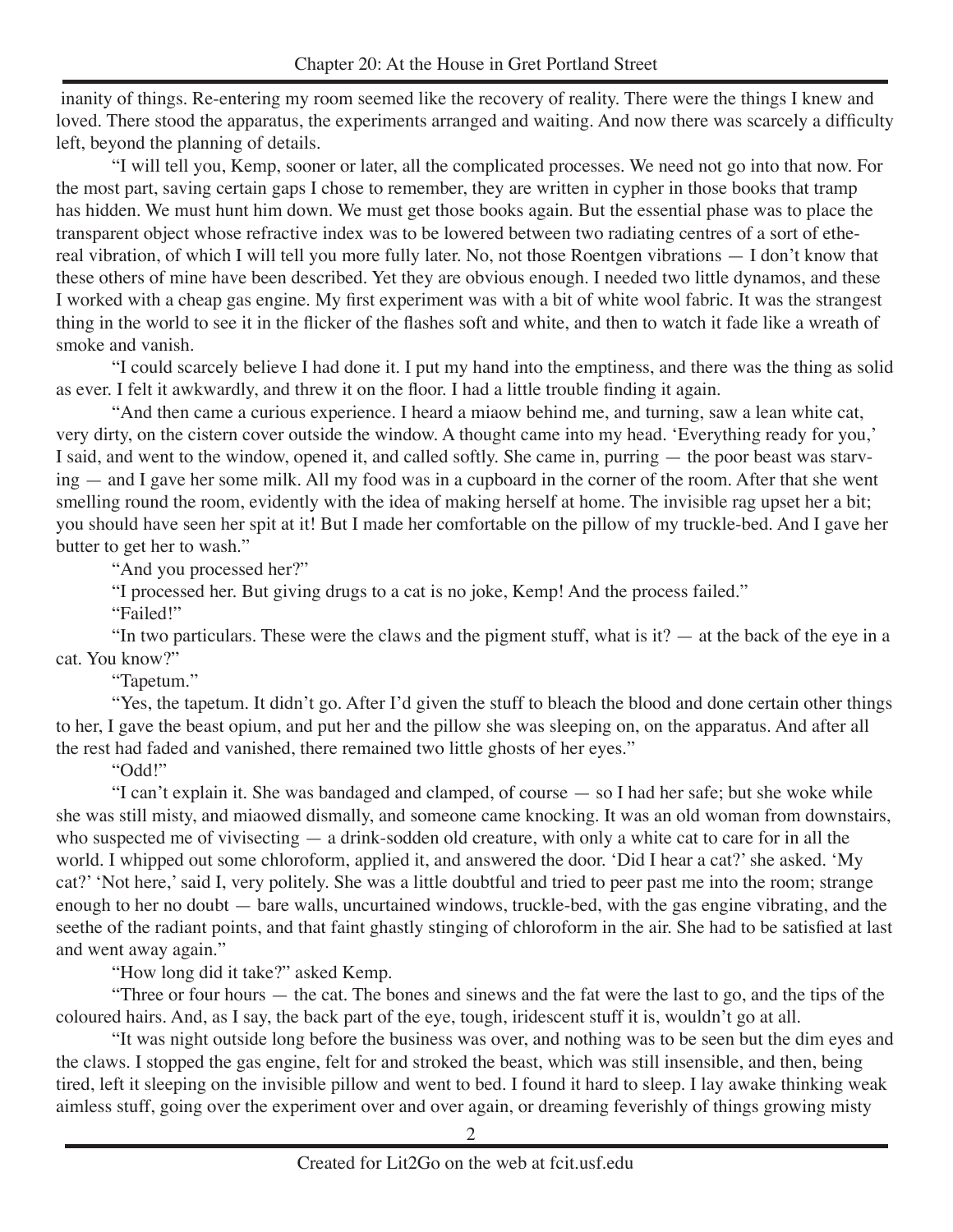and vanishing about me, until everything, the ground I stood on, vanished, and so I came to that sickly falling nightmare one gets. About two, the cat began miaowing about the room. I tried to hush it by talking to it, and then I decided to turn it out. I remember the shock I had when striking a light — there were just the round eyes shining green — and nothing round them. I would have given it milk, but I hadn't any. It wouldn't be quiet, it just sat down and miaowed at the door. I tried to catch it, with an idea of putting it out of the window, but it wouldn't be caught, it vanished. Then it began miaowing in different parts of the room. At last I opened the window and made a bustle. I suppose it went out at last. I never saw any more of it.

 "Then — Heaven knows why — I fell thinking of my father's funeral again, and the dismal windy hillside, until the day had come. I found sleeping was hopeless, and, locking my door after me, wandered out into the morning streets."

 "You don't mean to say there's an invisible cat at large!" said Kemp.

"If it hasn't been killed," said the Invisible Man. "Why not?"

"Why not?" said Kemp. "I didn't mean to interrupt."

 "It's very probably been killed," said the Invisible Man. "It was alive four days after, I know, and down a grating in Great Tichfield Street; because I saw a crowd round the place, trying to see whence the miaowing came."

 He was silent for the best part of a minute. Then he resumed abruptly:

 "I remember that morning before the change very vividly. I must have gone up Great Portland Street. I remem ber the barracks in Albany Street, and the horse soldiers coming out, and at last I found the summit of Primrose Hill. It was a sunny day in January — one of those sunny, frosty days that came before the snow this year. My weary brain tried to formulate the position, to plot out a plan of action.

 "I was surprised to find, now that my prize was within my grasp, how inconclusive its attainment seemed. As a matter of fact I was worked out; the intense stress of nearly four years' continuous work left me incapable of any strength of feeling. I was apathetic, and I tried in vain to recover the enthusiasm of my first inquiries, the passion of discovery that had enabled me to compass even the downfall of my father's grey hairs. Nothing seemed to matter. I saw pretty clearly this was a transient mood, due to overwork and want of sleep, and that either by drugs or rest it would be possible to recover my energies.

 "All I could think clearly was that the thing had to be carried through; the fixed idea still ruled me. And soon, for the money I had was almost exhausted. I looked about me at the hillside, with children playing and girls watching them, and tried to think of all the fantastic advantages an invisible man would have in the world. After a time I crawled home, took some food and a strong dose of strychnine, and went to sleep in my clothes on my unmade bed. Strychnine is a grand tonic, Kemp, to take the flabbiness out of a man."

 "It's the devil," said Kemp. "It's the palaeolithic in a bottle."

 "I awoke vastly invigorated and rather irritable. You know?"

 "I know the stuff."

 "And there was someone rapping at the door. It was my landlord with threats and inquiries, an old Polish Jew in a long grey coat and greasy slippers. I had been tormenting a cat in the night, he was sure — the old woman's tongue had been busy. He insisted on knowing all about it. The laws in this country against vivisection were very severe — he might be liable. I denied the cat. Then the vibration of the little gas engine could be felt all over the house, he said. That was true, certainly. He edged round me into the room, peering about over his German-silver spectacles, and a sudden dread came into my mind that he might carry away something of my secret. I tried to keep between him and the concentrating apparatus I had arranged, and that only made him more curious. What was I doing? Why was I always alone and secretive? Was it legal? Was it dangerous? I paid nothing but the usual rent. His had always been a most respectable house — in a disreputable neighbourhood. Suddenly my temper gave way. I told him to get out. He began to protest, to jabber of his right of entry. In a moment I had him by the collar; something ripped, and he went spinning out into his own passage. I slammed and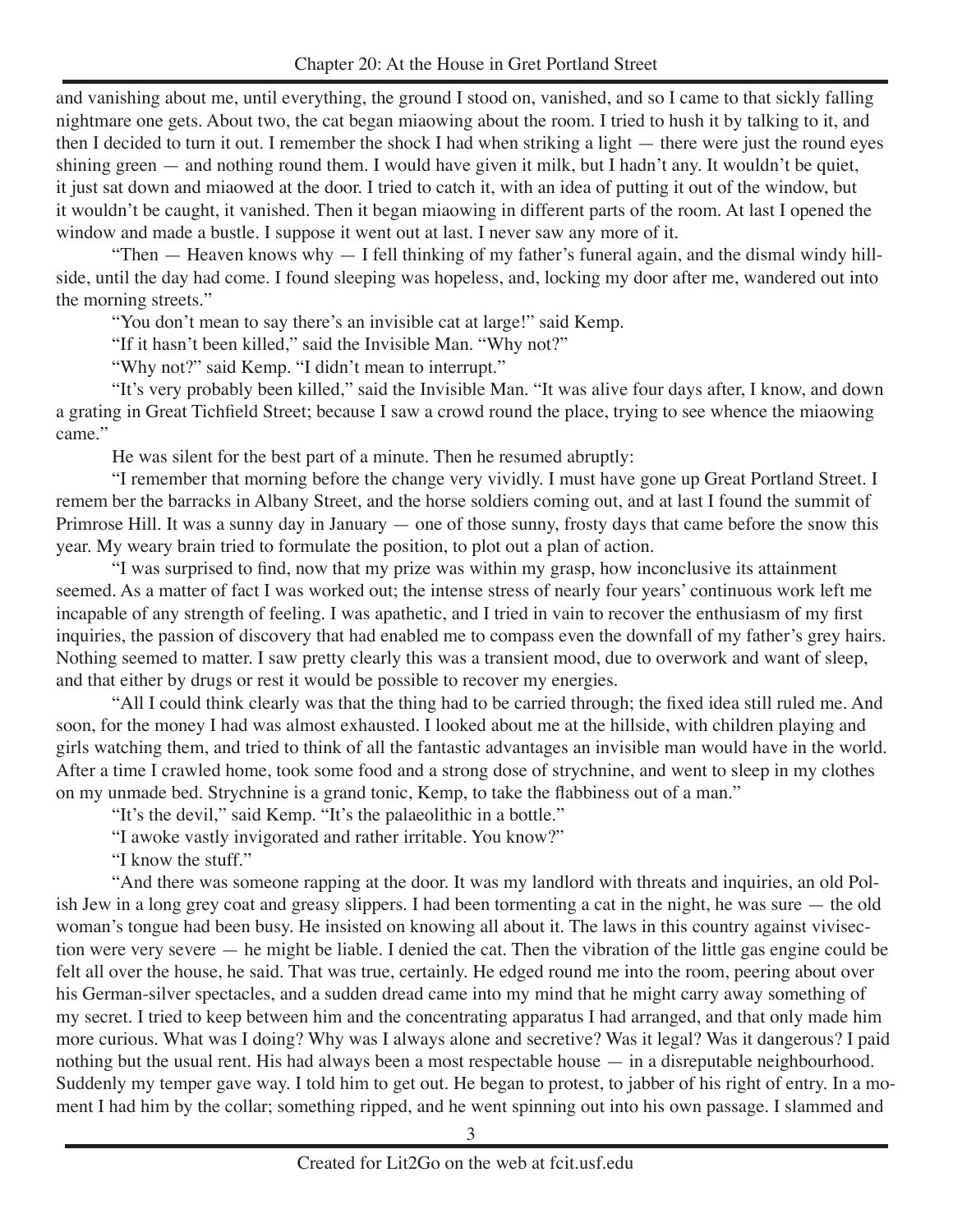locked the door and sat down quivering.

 "He made a fuss outside, which I disregarded, and after a time he went away.

 "But this brought matters to a crisis. I did not know what he would do, nor even what he had the power to do. To move to fresh apartments would have meant delay; altogether I had barely twenty pounds left in the world, for the most part in a bank — and I could not afford that. Vanish! It was irresistible. Then there would be an inquiry, the sacking of my room.

 "At the thought of the possibility of my work being exposed or interrupted at its very climax, I became very angry and active. I hurried out with my three books of notes, my cheque-book — the tramp has them now — and directed them from the nearest Post Office to a house of call for letters and parcels in Great Portland Street. I tried to go out noiselessly. Coming in, I found my landlord going quietly upstairs; he had heard the door close, I suppose. You would have laughed to see him jump aside on the landing as came tearing after him. He glared at me as I went by him, and I made the house quiver with the slamming of my door. I heard him come shuffling up to my floor, hesitate, and go down. I set to work upon my preparations forthwith.

 "It was all done that evening and night. While I was still sitting under the sickly, drowsy influence of the drugs that decolourise blood, there came a repeated knocking at the door. It ceased, footsteps went away and returned, and the knocking was resumed. There was an attempt to push something under the door — a blue paper. Then in a fit of irritation I rose and went and flung the door wide open. 'Now then?'said I.

 "It was my landlord, with a notice of ejectment or something. He held it out to me, saw something odd about my hands, I expect, and lifted his eyes to my face.

 "For a moment he gaped. Then he gave a sort of inarticulate cry, dropped candle and writ together, and went blundering down the dark passage to the stairs. I shut the door, locked it, and went to the looking-glass. Then I understood his terror.... My face was white — like white stone.

 "But it was all horrible. I had not expected the suffering. A night of racking anguish, sickness and fainting. I set my teeth, though my skin was presently afire, all my body afire; but I lay there like grim death. I understood now how it was the cat had howled until I chloroformed it. Lucky it was I lived alone and untended in my room. There were times when I sobbed and groaned and talked. But I stuck to it.... I became insensible and woke languid in the darkness.

 "The pain had passed. I thought I was killing myself and I did not care. I shall never forget that dawn, and the strange horror of seeing that my hands had become as clouded glass, and watching them grow clearer and thinner as the day went by, until at last I could see the sickly disorder of my room through them, though I closed my transparent eyelids. My limbs became glassy, the bones and arteries faded, vanished, and the little white nerves went last. I gritted my teeth and stayed there to the end. At last only the dead tips of the fingernails remained, pallid and white, and the brown stain of some acid upon my fingers.

 "I struggled up. At first I was as incapable as a swathed infant — stepping with limbs I could not see. I was weak and very hungry. I went and stared at nothing in my shaving-glass, at nothing save where an attenuated pigment still remained behind the retina of my eyes, fainter than mist. I had to hang on to the table and press my forehead against the glass.

 "It was only by a frantic effort of will that I dragged myself back to the apparatus and completed the process.

"I slept during the forenoon, pulling the sheet over my eyes to shut out the light, and about midday I was awakened again by a knocking. My strength had returned. I sat up and listened and heard a whispering. I sprang to my feet and as noiselessly as possible began to detach the connections of my apparatus, and to distribute it about the room, so as to destroy the suggestions of its arrangement. Presently the knocking was renewed and voices called, first my landlord's, and then two others. To gain time I answered them. The invisible rag and pillow came to hand and I opened the window and pitched them out on to the cistern cover. As the window